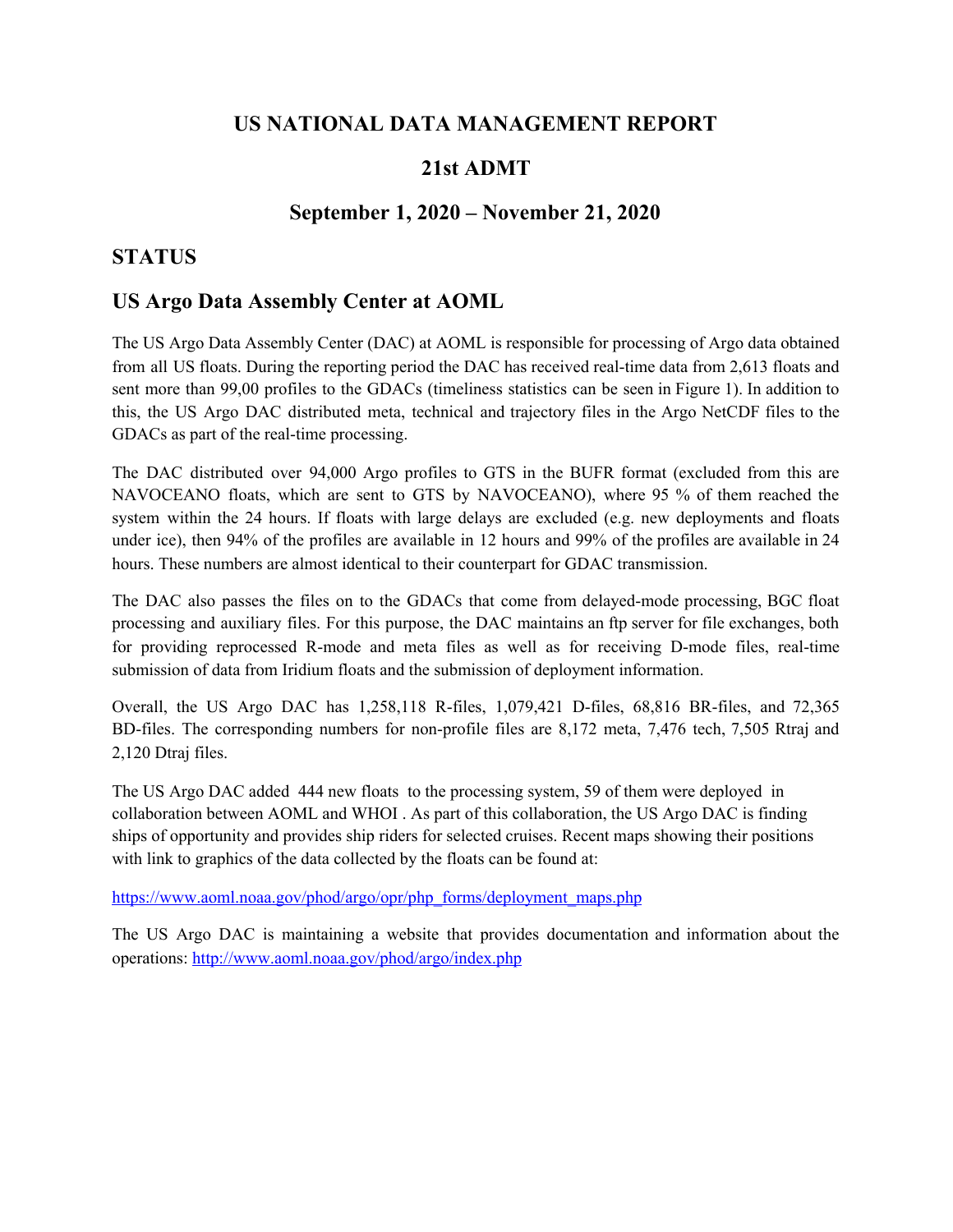

Figure 1: median of the difference between the time of the profile and the time of submission to the Argo GDACs (elapsed time, blue). The shading represents the standard error. The percentage of profiles available to users in 24 hours is also shown (green).

# **Developments at the US Argo DAC**

#### **2.3: Software Development at the US Argo Data Assembly Center (DAC)**

During the current reporting period, two Argo team members retired and we hired replacements for them, who are making good progress. In addition to that we hired two team members with experience working with biogeochemical data that are taking on the development of the BGC data processing system in collaboration with the full US Argo team.

As in the past, changes in float technology or core Argo floats, sensor configuration on BGC floats as well as decisions by the IADMT, of which AOML is a major contributing partner, will be the main reasons for changes to existing software and the development of new software. An upcoming change will be the addition of BGC data to the trajectory NetCDF file that currently only contains core Argo data (the redesign is currently being discussed and the specifications will be finalized after approval during the upcoming ADMT meeting). During this transition the DAC will also continue its work related to adding error ellipse information to the trajectory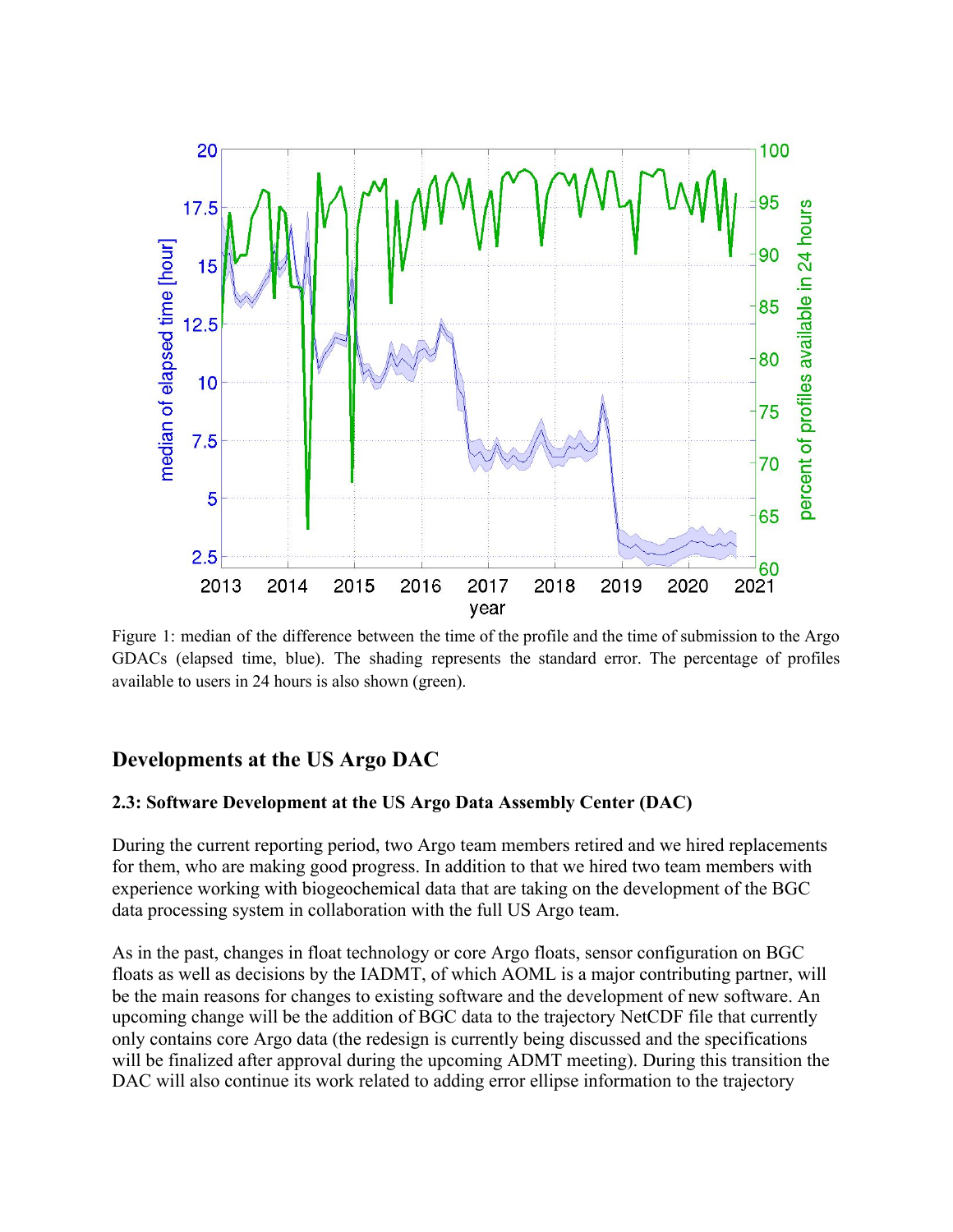NetCDF files.This became possible due to the transition to the web services approach for downloading the data from CLS (described below).

Implemented improvements to the software creating trajectory and meta files. For the former, the challenge was when certain measurement codes were missing in some data files (due to data transmission issues). For the latter the issue to tackle was discrepancies between the launch configuration provided by the float owner and the configuration transmitted by the float. The improved tracking improves the ability to have the best possible configuration information in the NetCDF meta files. for better data quality, error-tracking and messaging. Improvements were also implemented to trap cases with positions on land and/or times that are before deployment. This helps determine if the cause is bad data transmission or a mistake in the provided launch time or a combination of both.

The quality control reports based on an objective analysis continues evolving, partly due to our feedback. This evolution requires upgrades to our software handling the suggested revisions of the quality control flags.

US Argo deployed the first APEX Iridium floats with the RBR CTD. This float measures three pressure, temperature and salinity profiles. What remains to be added for such floats is the secondary temperature measured inside the conductivity cell. The DAC adapted the decoding and quality control software to accommodate these floats. The DAC also helped the hurricane floats group at AOML by developing a decoder for ALAMO floats purchased from MRV. The Argo team used its expertise running a parallel processing system for data from hurricane floats deployed by WHOI for this purpose. This decoder will come in useful as the SOLO Iridium float with BGC sensors are being developed.

With respect to BGC Argo, the US Argo DAC updated the oxygen processing in the decoders for APEX and NAVIS floats using Iridium for data transmission to comply with the specifications in the cookbook written by the BGC data management team. The impact of changes related to the computation of oxygen are shown in Figure AOML 8 (more information on this is given below). We also wrote the decoding components for pH, chlorophyll, backscatter, CDOM, and nitrate data from these floats (Figure AOML 7 shows which types of sensors have been installed on US floats) and came up with a design of the output files to be used during the quality control process. AOML is collaborating closely with MBARI, UW (the main groups with experience with APEX and NAVIS type BGC floats) and SIO (the developer of the SOLO type BGC floats) on standardized formats for this.

The US Argo DAC developed software to transition from downloading Argos data from CLS via telnet to a web-based system to comply with new security requirements implemented by NOAA. The Argo team helped the drifter group at AOML to implement this software, including producing output files that are compatible with the processing system used for their drifter data. Because there is a random issue with the web-based system, we are working with CLS to help them identify the problem by providing examples and sending them alerts when the problem occurs. For Iridium floats, the US Argo DAC transitioned the software to download emails with sbd data to use two-step verification for security reasons.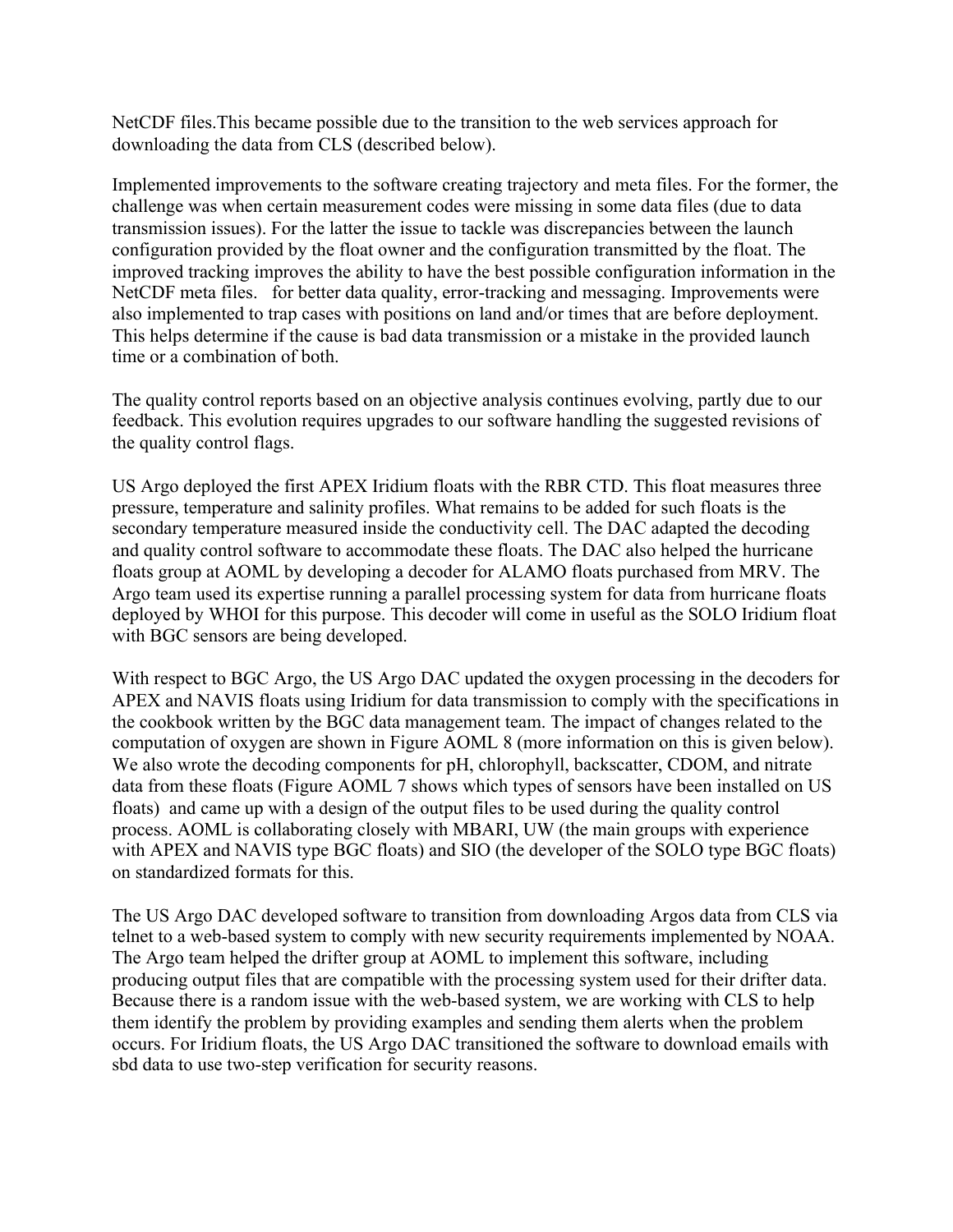Information in the meta files controlling the software have been implemented to conform with ADMT requirements related to BGC sensors as well as now CTD sensors. This required changes to the software that creates meta NetCDF files.

Due to the 1024 week rollover problem of the GPS clock software changes were implemented to detect and correct the corrupted dates. The GPS rollover problem ended up resetting the float clock for some float types about 6 months after the rollover date (year was stored as two digits; therefore in October 2019 the year 2099 became 1999 which allowed a date reset by the firmware on the float).

- Implemented sftp based gateway for PMEL to directly submit meta files to AOML using automated script.
- Updated AOML's ftp download programs to be able to receive "dura" and "isus" files from University of Washington

Decoding software for APEX and NAVIS iridium floats has been revised to capture flaws in the received data files (for example, binary characters). This ensures that profile data can be decoded even if there are some bad data inside the msg files. Warnings from the quality control software allow for fixes to the files if required configuration data are corrupted and can be corrected based on the corresponding information from other cycles or the pre-deployment meta files.

The automatized process for new meta files needed to process all floats has been updated to ensure that the vertical sampling scheme provided is consistent with the number of profiles sent by a float and follows ADMT formatting requirements.

# **DELAYED MODE QC:**

The US Argo DAC receives the Delay mode Argo profiles from US delayed-mode operators and verifies their contents to ensure soundness of the files if requested.

Each US Argo institution has provided information on their delayed-mode processing which was added to this report.

# **NOAA/PMEL**

As of 18 November 2020, PMEL had 194,681 D-files at the GDAC that were more than one year old, comprising 88% of the total of 220,238 PMEL profiles that were older than one year at that time. Last year, on 25 September 2019, PMEL had 186,159 D-files at the GDAC that were more than one year old, comprising 94% of the total of 197,302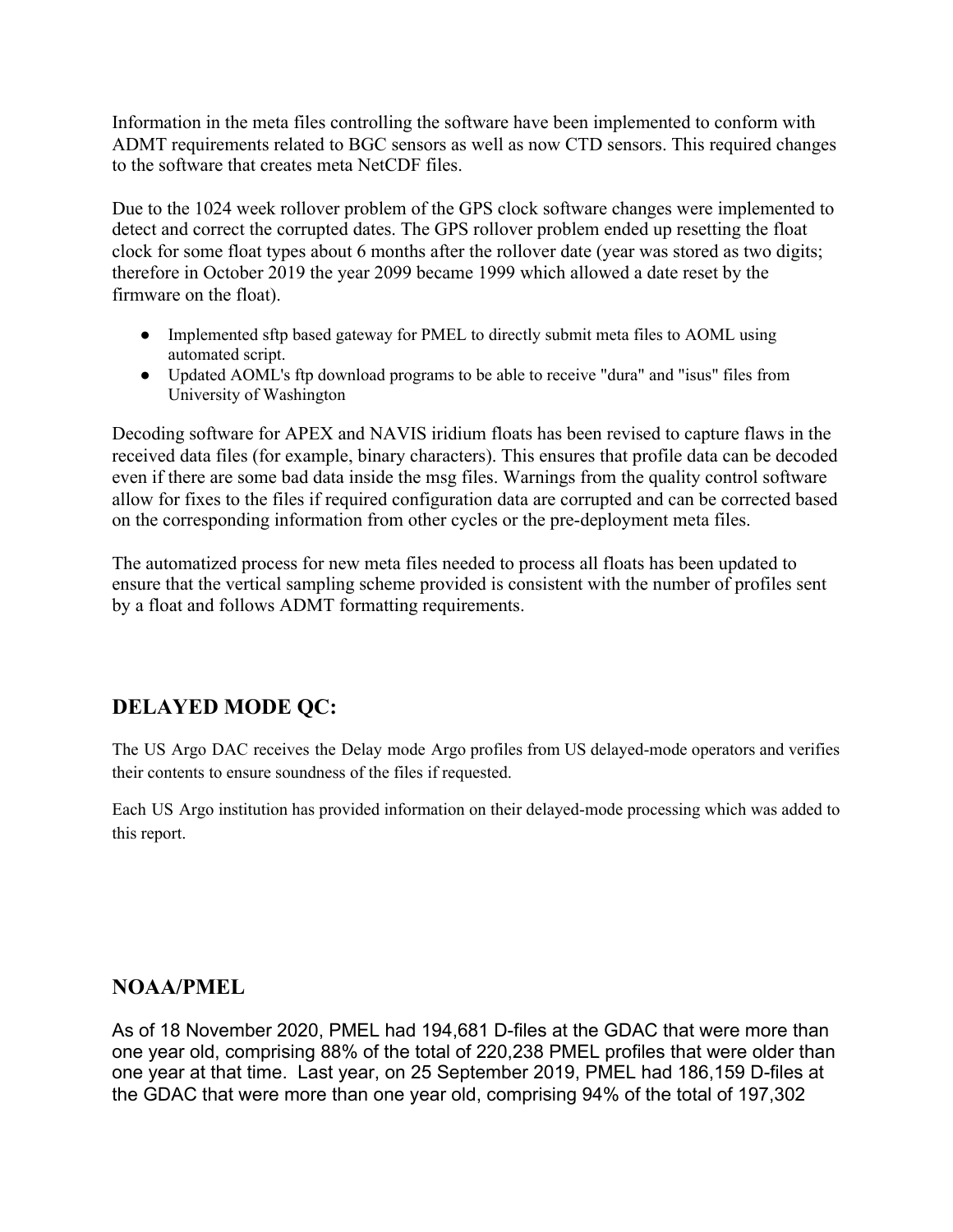PMEL profiles that were older than one year at that time. So, John Lyman's and Kristene McTaggart's DMQC efforts resulted in a net increase of 8,522 DMQC profiles for profiles older than one year, slightly more than one-third of the 22,936 profiles that became older than one year during that time. This reduction in the DMQC rate was partly owing to the challenges of COVID-19 and teleworking since March. McTaggart's DMQC contributions were also reduced this year owing to a GO-SHIP field season that was made quite challenging by the onset of the COVID-19 pandemic.

Lyman and McTaggart are continuing their DMQC work. Lyman is also continuing work on streamlining our DMQC GUIs and processing. As an alternative to the SIO GUI1 routine, he has developed an alternative flagging routine that displays more windows with more plotting options, including plotting just the profiles that have bad flags versus all profiles that have been autocorrected. There is an option to QC all or some profiles, an option to save data in order to come back to it later without losing your work, and an option to view previously QC'd profiles. A very useful option displays buoyancy frequency to identify density inversions. This GUI allows us to evaluate profiles faster and with greater accuracy.

The PMEL float DMQC procedure currently consists of the following steps: We perform an automated correction, with visual check, of reported pressure drifts and correction for the effect of these pressure drifts on salinity, as well as an automated correction of conductivity cell thermal lag errors following Johnson et al. (2007). We do visual inspection and modification of quality control flags for adjusted pressure, temperature, and salinity using the SIO GUI. We overwrite the raw Param\_QC flags during this step as required. We use COWG Version1.1, currently with CTD (2018V02) and Argo (2018V01) reference databases, and adjust run parameters to get appropriate recommended salinity adjustments. Errors in COWG are computed directly from the least squares fit. We accept or reject the COWG recommendations on the basis of comparison with nearly historical profiles using a new PMEL GUI recently written for this step.

### **Scripps Institution of Oceanography**

Scripps Institution of Oceanography (SIO) has evaluated, as part of delayed-mode quality control (DMQC), a total of 275,219 Argo stations (profiles). This is an increase of 26,221 stations (718 nominal float years) since the previous Argo Data Management Team (ADMT) Report (September 17, 2019). This count represents 97.7% of the SIO DMQC-eligible stations (older than 12 months). The above numbers include SIO Core and Deep Argo floats, all Argo New Zealand floats, 5 NAVOCEANO floats deployed from the Peruvian vessel Zimic, and 1 floats donated to Argo Mexico.

SIO expects to maintain a high DMQC completion percentage during the coming year and will continue to revisit the profile data of floats every 7-9 months. The consensus standard DMQC procedures for SOLO/SOLOII/Deep profile data were continued in 2020.

To increase the timeliness of arrival of data to the GDAC, SIO floats now are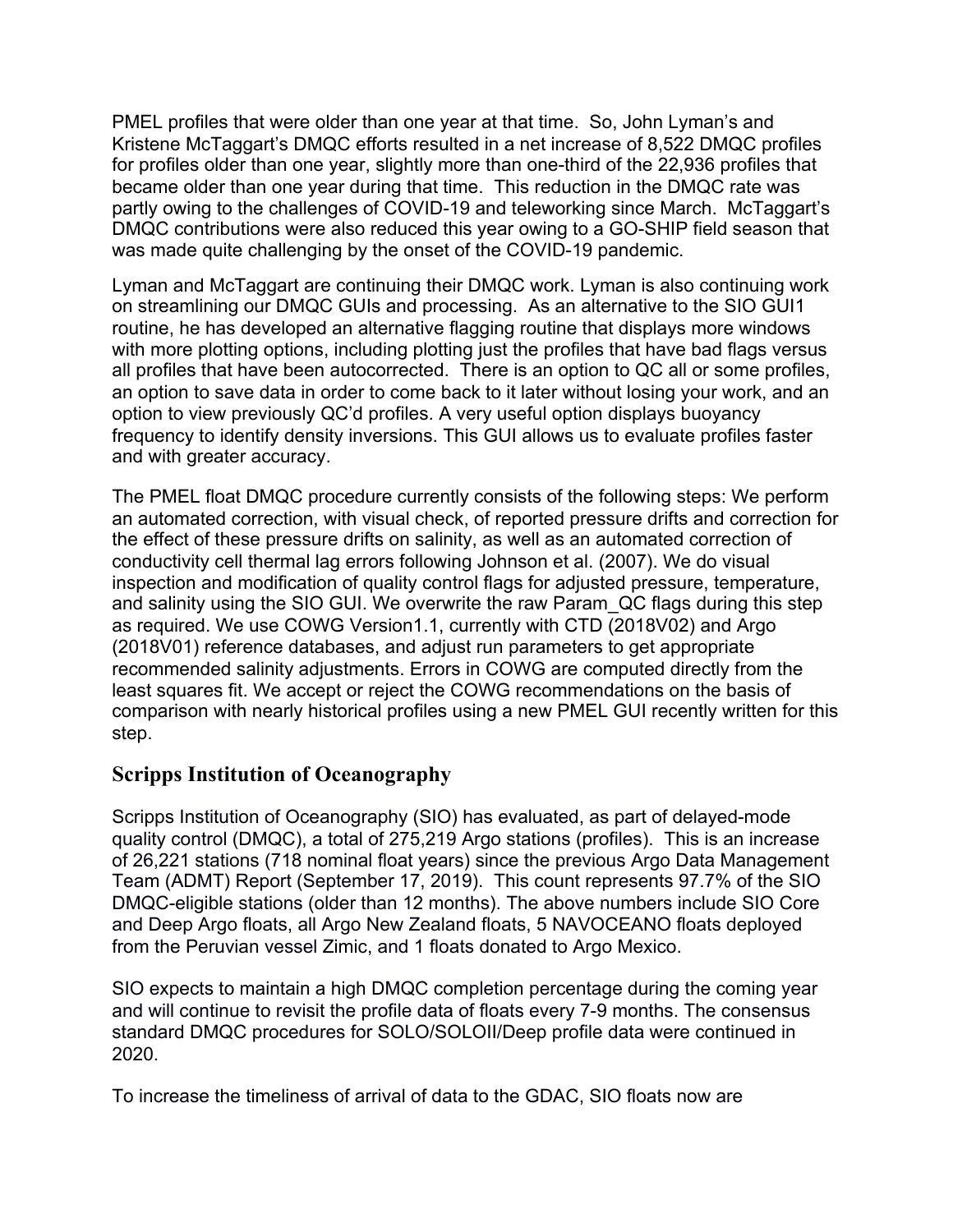telemetered via directIP as well as the traditional SBD emails. The directIP route has proven more reliable, although both channels continue to be used for complete data return. The data from the two are merged prior to parsing the data.

SIO has actively participated in moving forward the priorities of the Argo Program during the year, most notably by Megan Scanderbeg's continued work with the BGC trajectory file. SIO continues to update the Argo Climatological Dataset for OW salinity calibration. John Gilson has worked with Susan Wijffels (WHOI), updating the change in behavior over time (serial number ranges) of the SBE41 and SBE41CP CTD sensor stability. Nathalie Zilbermann, Sarah Purkey, and Dean Roemmich have worked with Seabird to improve the calibration of the SBE61 CTD (0-6000dbar capability).

The SIO IDG built and designed SOLOII/Deep SOLO float firmware has been unchanged over the course of the year, except for minor internal bug fixes. A float utilizing the RBR CTD has been developed and deployed (5906383). It's performance will be assessed over the next few months.

## **University of Washington**

Delayed mode processing at UW has produced 43,318 D-files and 10,216 BD-files for the year 2020. In terms of active floats (those that have transmitted new data within the last two years), the UW fleet is 90 % up to date with respect to core (P, T, S) Argo profiles. With respect to both active and legacy floats equipped with DOXY, UW floats that are not handled by MBARI are 95 % up to date.

Lastly, work has begun to investigate dynamic corrections of salinity data from RBR 2000dbar CTD.

# **MBARI (Monterey Bay Aquarium Research Institute)**

Since ADMT20 (Oct 10, 2019), MBARI has incorporated 48 new deployments into its BGC processing system. These included 45 APEX (APf11) and 3 Navis floats. 34 of these (including all 3 Navis) were deployed in the Southern Ocean as part of the SOCCOM project with oxygen, nitrate, pH, chlorophyll fluorescence and particle backscatter sensors, except for 10 that did not include bio-optics. Data from 3 similar APEX floats deployed recently in the California Current by NOAA/PMEL were also part of this year's cohort of floats incorporated into processing. Data from 11 APEX floats equipped with oxygen, pH, chlorophyll and backscatter, as well as PAL acoustic sensors that have been deployed over the past year in the equatorial Pacific for the NOAA TPOS program were incorporated into the processing system as well.

pH and nitrate sensors deployed on APEX floats are a mix of MBARI or Sea-Bird sensors, and all are calibrated at MBARI. MBARI data activities over the last year have been focused primarily on: (1) maintaining production for sensor build and real-time operational BGC float processing requirements, (2) working toward improvements to sensor design  $\&$  performance, and (3) enhancing real time and delayed mode processing methods for select BGC sensor data. More details on these topics can be found in related documents and reports from ADMT21 BGC sessions. Scaling up the current system at MBARI has also been a focus. NSF funding for the SOCCOM project has been extended to 2024, and the NSF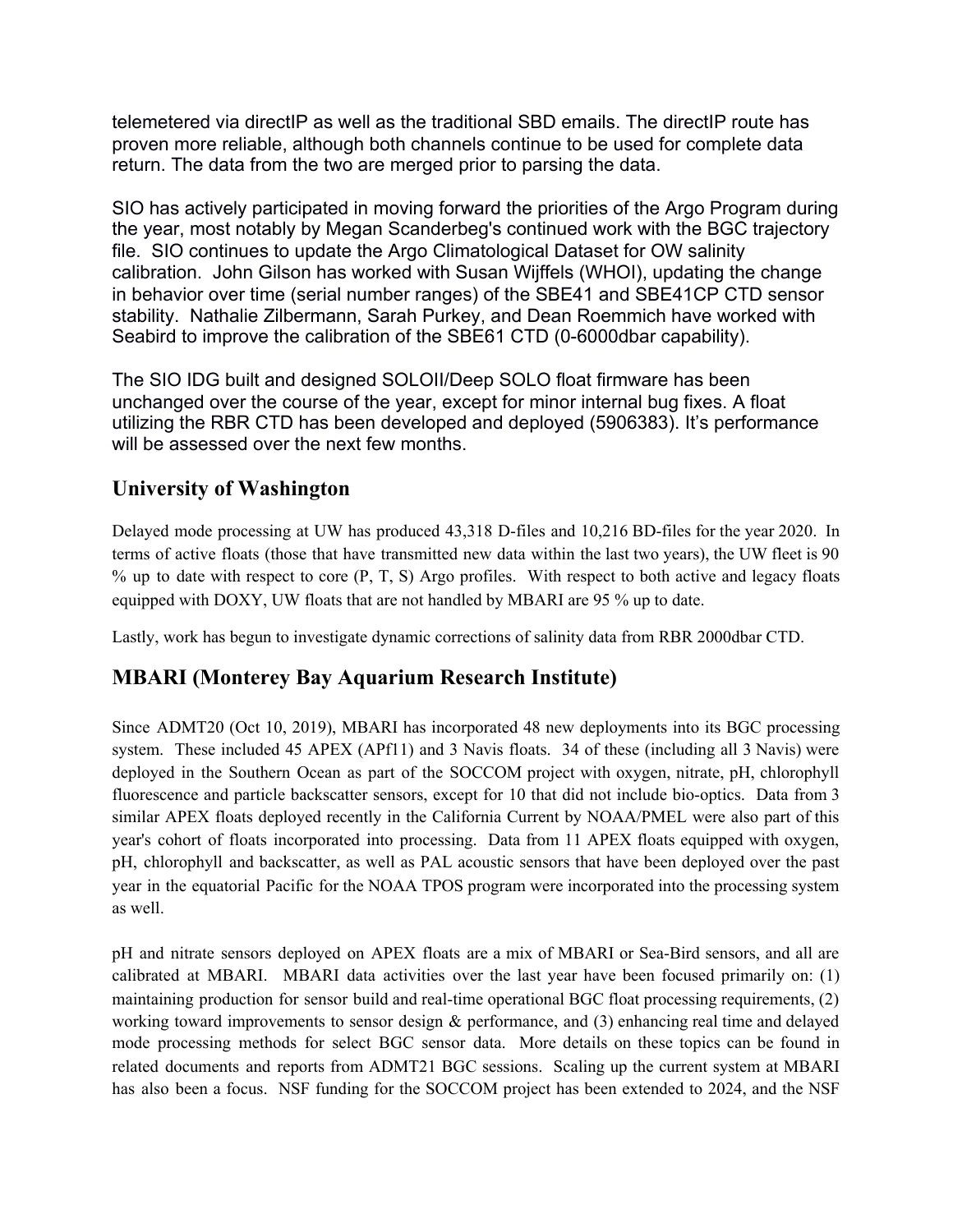Mid-Scale Research Infrastructure proposal to fund the deployment of 500 additional BGC profiling floats throughout the global ocean, a multi-institutional project termed the Global Ocean Biogeochemistry (GO-BGC) Array, has been granted. In anticipation of GO-BGC, the UW/MBARI team is starting to prepare for the processing of radiometry data which will be included on GO-BGC floats (in addition to the standard suite of BGC sensor data as is returned from SOCCOM floats).

Additionally, MBARI continues to generate Argo B-files in real time and delayed mode for submission to the GDAC through AOML and has been supporting AOML in the development of their own institutional BGC-processing capabilities. MBARI continues to conduct the oxygen data audit and has recently QCd and adjusted 30 historic oxygen floats deployed by WHOI and submitted the B-files to the AOML DAC. MBARI-developed BGC data quality assessment tools and reports, such as the oxygen audit and MATLAB SAGE and SAGE-O2 GUIs for DMQC of chemical data, are being utilized by other DACs as well to increase the level of adjusted BGC data on the GDAC available to users.

# **Wood Hole Oceanographic Institution**

During the period October 1, 2019 to September 30, 2020, WHOI deployed 40 Argo floats and reported 15866 profiles to the GDAC from 416 unique platforms. The total number of WHOI profiles at the GDAC is now 221987 profiles: 173546 D-files (an increase of 30,000 since prior year), and 48441 R-files. Of the profiles eligible for DMQC, 83.8% have been completed.

The last of the SOLO WHOI ARGOS floats ceased reporting this year so the entirety of the WHOI fleet now communicates via IRIDIUM. The majority of floats are MRV S2A platforms (343 active) however WHOI continues with testing and limited deployments of the MRV ALTO platform with currently 22 ALTOs operating.

Deb West-Mack has made great progress against the backlog of overdue R-files and continues development of software to DM R-trajectory files for the suite of WHOI platform types. Sachiko Yoshida at WHOI continues to work on DMQC of core WHOI floats and NAS-funded floats in the Gulf of Mexico. Pelle Robbins has improved tools for tracking flow of real-time data and highlighting problems as they arise. Frank Bahr performs profile DMQC on WHOI floats in the Atlantic and has been developing tools for filling missing position information.

WHOI has helped coordinate the Argo RBR Data Task Team. Several Task Team virtual meetings have been held, and progress is being made on assessing drift, conductivity/pressure calibrations, testing dynamic error (both fast and slow)